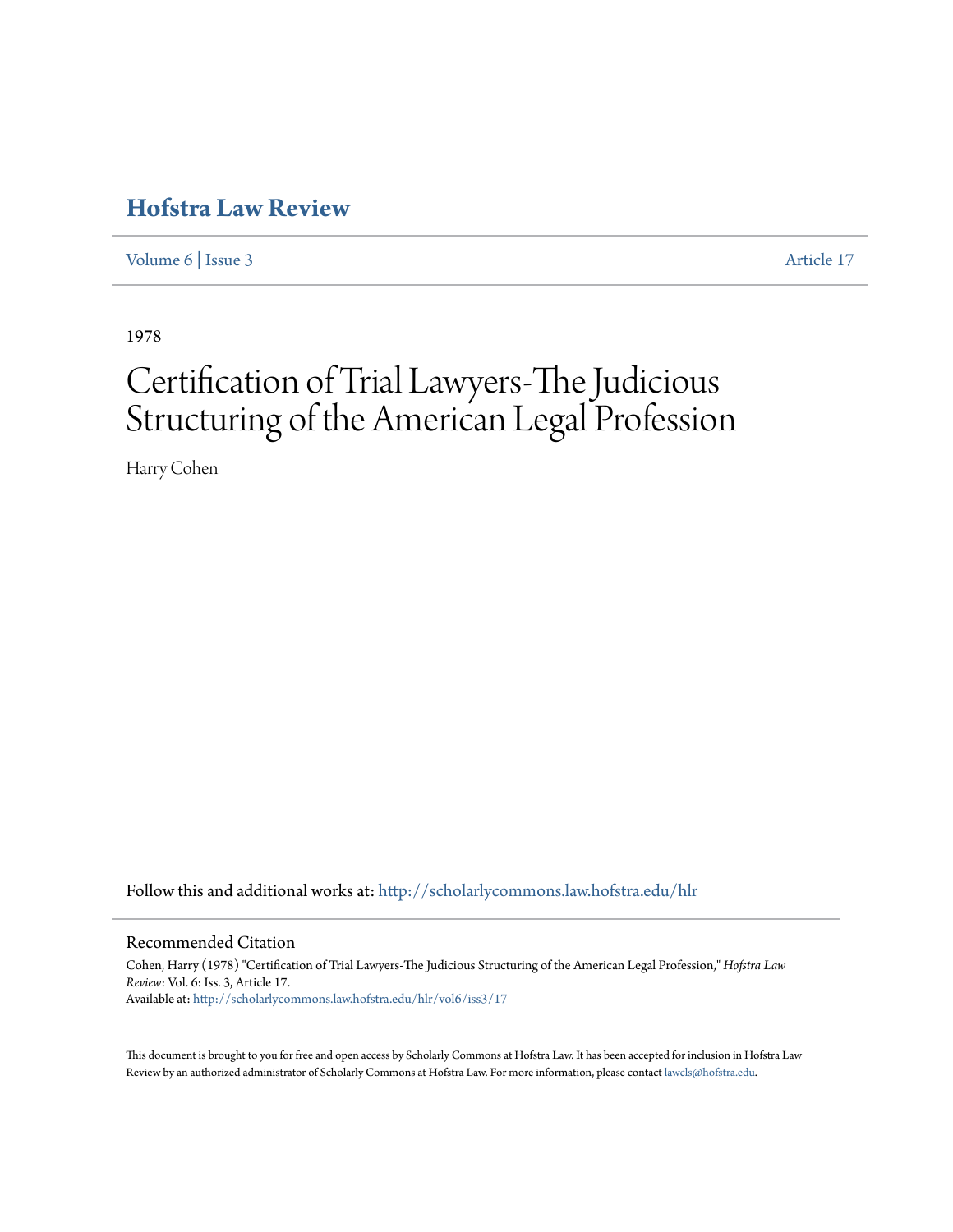## CERTIFICATION OF TRIAL LAWYERS-THE **JUDICIOUS** STRUCTURING OF THE AMERICAN **LEGAL PROFESSION**

### *Harry Cohen\**

Although lawyers have been the object of a great deal of disparagement in the past,<sup>1</sup> there are particular criticisms more in style from time to time. Today, the specific areas of condemnation are twofold. On the one hand, a few powerful and vocal members of the federal judiciary have taken the view that many lawyers are incompetent, especially in the area of trial advocacy.<sup>2</sup> These critics have urged a certification system for courtroom advocates. At the same time, other critics have branded lawyers and the legal profession "elitist," and have urged strong lay regulation. <sup>3</sup>

The certification issue has gained notoriety,<sup>4</sup> probably because its proponents are a powerful, entrenched minority. The issue of the "elitism" of the legal profession, however, has not received

- 2. *See* notes **5-9** *infra* and accompanying text.
- *3. See* notes 24-31 *infra* and accompanying text.

4. Chief Justice Warren Burger, the leading exponent of the courtroom incompetence of American attorneys, was recently the subject of a proposed resolution at the annual midyear meeting of the American Bar Association held in New Orleans in February **1978,** calling on him either to substantiate or withdraw his low estimate of trial lawyers' performance. The Illinois State Bar Association, backed **by** the New Jersey State Bar Association and other influential leaders of the American Bar Association, formally called on the Chief Justice to repudiate his contention that onehalf of all American lawyers are unqualified for courtroom appearances or to substantiate his contention with facts. Although this resolution was ultimately defeated, temporarily ending the unusual confrontation with the Chief Justice, the issue was widely reported **by** the news media. *See,* e.g., N.Y. Times, Feb. 14, **1978,** at **1,** col. **3;** N.Y. Times, Feb. **11, 1978,** at **1,** col. **3.**

<sup>\*</sup> Professor of Law, University of Alabama. B.A., 1949; J.D., 1951, Tulane University.

**<sup>1.</sup>** For a recent statement of the probable inherent nature of unpopularity and criticism of lawyers, see Manning, *If Lawyers Were Angels: A Sermon in One Canon,* **60 A.B.A.J. 821** (1974). According to Dean Manning, people do not want to hear the bad news lawyers often must convey. Lawyers interpret the law, which makes demands on people who do not wish to abide **by** it. To a large segment of the population, the adversary system is perceived as a process of competitive lying, and the legal profession is viewed as an intricate part of this system. In addition, critical media coverage of the legal profession continually places lawyers in a defensive and delicate position. *Id.*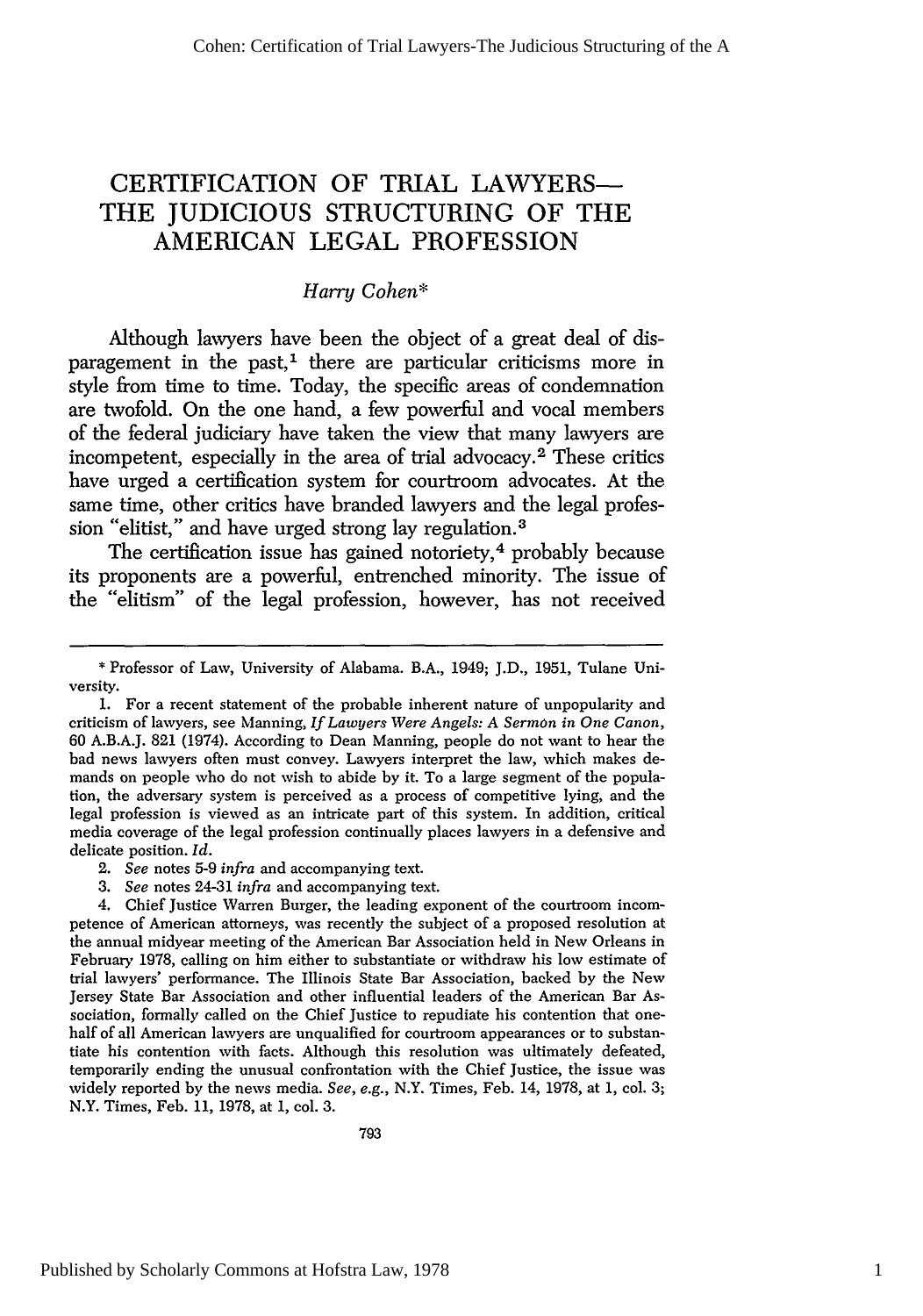794

*HOFSTRA LAW REVIEW*

**[Vol. 6: 793**

much attention. Nevertheless, both criticisms are important; investigation and analysis of these charges, as well as weighing the consequences of any meaningful action which may be forthcoming, are warranted.

#### LEGAL COMPETENCE AND STRUCTURING THE PROFESSION-THE ENGLISH COMPARISON

For the past few years, we have been hearing and reading Chief Justice Burger's criticism of lawyers. 5 Some time ago, he predicted dire consequences for the profession if sterner disciplinary processes and measures were not instituted.6 Thereafter, he called for rooting out incompetence in the trial courts by allowing only *certified* advocates to appear. 7 Following his lead, lower federal court judges have criticized the level of competence of courtroom advocates." For example, Chief Judge Irving R. Kaufman of the

Both Chief Justice Burger and Chief Judge Kaufman have inveighed against on-the-job training and advocated new limitations upon those who may plead in court. But every lawyer must argue his or her first case. A fortunate few may serve an apprenticeship with great advocates in large causes, but more will win their places at the bar primarily by their individual hard-won experience shaped by the hand of discipline that the bench itself can impose. If counsel do not comply with court rules and if they

<sup>5.</sup> Most recently, in testimony before a British commission in 1977, Chief Justice Burger estimated the number of American lawyers with adequate courtroom skills, those qualified to represent their clients properly, midway between 25% and 75%; this estimate was based on many discussions with trial judges in recent years. *See* N.Y. Times, Feb. 14, 1978, at 1, col. 3; N.Y. Times, Feb. 11, 1978, at 1, col. 3.

<sup>6.</sup> Chief Justice Burger's criticisms are categorized and discussed in Cohen, *Lawyer Certification, Civility, "Good Moral Character," and Pressures for Conformity,* 1 **J. LEGAL PROFESSION** 59, 60 (1976).

<sup>7.</sup> Burger, *The Special Skills of Advocacy: Are Specialized Training and Certification of Advocates Essential to Our System of Justice?,* 42 FORDHAM L. REV. 227, 238-39 (1973).

<sup>8.</sup> For example, Chief Judge Irving R. Kaufman of the United States Court of Appeals for the Second Circuit was reported to view the issue of courtroom incompetence similarly to Chief Justice Burger. However, Chief Judge Kaufman was also reported to have complained that lawyers leave too much of their work to judges. Another complaint Chief Judge Kaufman put forth was that lawyers do not know how to evaluate a case, for while turning down settlements, they may get nothing from a<br>jury. See Wall St. J., Feb. 24, 1975, at 1, col. 1. It has also been reported that many<br>judges agree with Chief Judge Kaufman. See N.Y. Ti However, the question arises whether courtroom skills can be obtained in an academic setting. In this vein, former federal judge and experienced trial lawyer Simon H. Rifkind was quoted as stating that no law school can teach "an appetite for work, endurance, an elephantine memory, instant recall, uncanny perception of behavior, the gift of tongue, commanding presence and good voice." *See* N.Y. Times, Sept. 12, 1975, at 19, col. 3. *See also* MacCrate, *Populist and Elitist Conceptions of the Bar* (pt. 2), ALI-ABA CLE REV., March 8, 1974, at 4: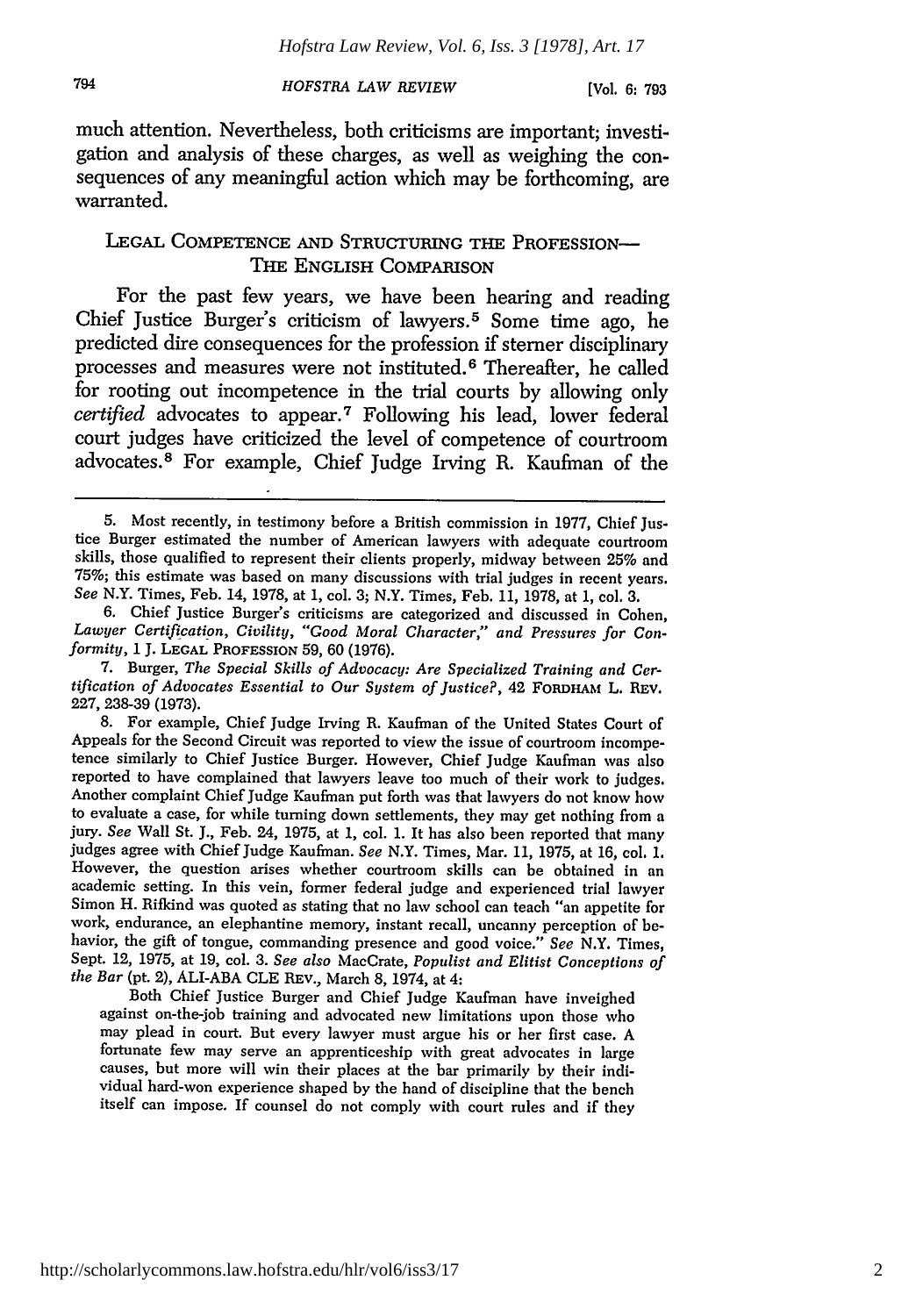#### *TRIAL LAWYER CERTIFICATION*

**19781**

United States Court of Appeals for the Second Circuit has taken up the competency issue from Chief Justice Burger and has vigorously espoused it.<sup>9</sup>

Those who argue for certification of lawyers are probably thinking of adopting something akin to the English structuring of the legal profession. 10 Under this approach, only trial advocates are certified, and only they may appear in court. Thus, inquiry into the nature of the English structuring of the legal profession, as well as into the disadvantages inherent in that system, is merited.

The English system sets apart a small minority of the legal profession called the bar, whose members are known as barristers. Barristers practice only as solo practitioners, and may not enter direct lawyer-client relationships without being retained by a solicitor, a lawyer who deals with the public and who is normally not a trial advocate. Solicitors may not appear as advocates in higher trial courts or in appellate courts; this right is reserved for barristers, who must be members of one of the ancient Inns of Court. Barristers are the only lawyers who may become judges in the higher courts, and even as judges, they continue as members of the Inns of Court, so that barristers and judges remain unified. The barristers are the most powerful segment of the English legal profession and their brother-colleagues, the judges, bolster this power.<sup>11</sup> The solicitors must hire barristers for their clients

*9. See* Kaufman, *The Court Needs a Friend in Court,* 60 A.B.A.J. 175, 177-78 (1974). Chief Judge Kaufman has appointed a committee to devise qualifications for lawyers seeking to practice in the Second Circuit and has lectured on the subject. *See* N.Y. Times, Mar. 11, 1975, at 16, col. **1.**

10. Chief Justice Burger is apparently enamored with the English barrister. He has written of the high quality, *see* Burger, *supra* note 7, at 229, and of the tight regulation and discipline in the Inns of Court, *see* Burger, *The Necessity for Civility,* 52 F.R.D. 211, 215 (1971). Chief Justice Burger, however, explicitly disclaims a desire that the English system be transplanted in the United States, believing it "impossible" to do so. Burger, *supra* note 7, at 227. It remains questionable, however, whether certifying trial advocates would, in fact, create a system different in kind from the English legal system.

11. Within the bar, status and conduct is controlled by a small group at the top, especially the Lord Chancellor, and selection to the rank of Queen's Counsel ("silk"), and thus to the judiciary are often based on subjective rather than objective standards. It comes as no surprise, therefore, that the English bar is homogeneous and conformist, with a "lack of inclination to

submit inadequate and shoddy briefs, a few firm admonitions from the bench or requests for further briefing can have a salutary effect on complacent counsel who abuse the judicial process in this fashion.

*But see, e.g.,* Wall St. J., Feb. 24, 1975, at 1, col. 1, where Judge Weinstein of the United States District Court for the Eastern District of New York is reported to have stated that "the quality of representation in my court [is] generally high." *Id.*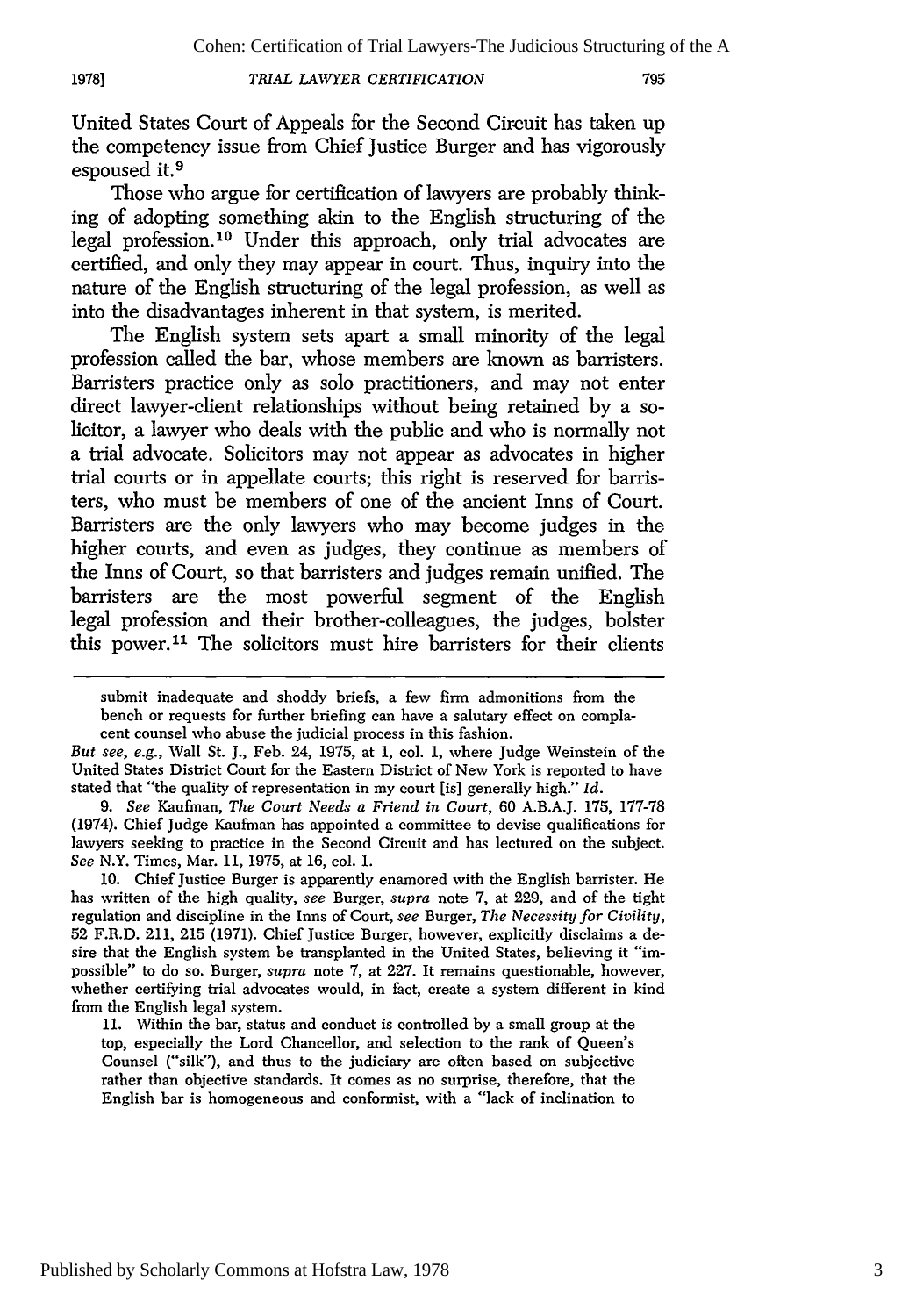**[Vol. 6: 793**

both for briefing on the law and for litigation. In addition a solicitor may often pay a fee for a barrister's legal opinion because the system breeds deep insecurity on the part of the solicitor concerning his legal acumen. The result is that a client must hire two lawyers.

The English call theirs a divided profession, as in fact it is. In this context, the American system is fused because the American lawyer acts as a unit for his client. Only one fee need be paid, and communication between the client and lawyer is direct. The American lawyer, unlike the barrister, may personally interview and counsel his client; thus nothing is lost in the transmission from lawyer to client. **12**

Not the least of the many disadvantages in the English system is the waste caused by the division of the lawyer's functions. Often barristers are underemployed, and some find that they may be better suited for a solicitor's office practice than for litigation. 13 Similarly, solicitors may discover that they are really better suited for advocacy and/or specialization in a particular legal subject. 14 Yet, movement from one branch to another is difficult.<sup>15</sup> In contrast, the American fused profession allows lawyers to be utilized to the fullest extent necessary for client needs. If a lawyer finds that he has tired of doing trial work, there is nothing to stop him from pursuing another type of legal work.

Another disadvantage in the English legal system involves its amorphous concepts of status and prestige. There is little doubt

*13. Id.* at 393.

criticize either fellow lawyers or legal institutions." In addition, the English barristers do not follow many of their own highly praised ethical precepts. Cohen, supra note 6, at 72-73.

<sup>12.</sup> It is sometimes argued that the English people have a relatively compact, competent group of legal specialists from which to choose, while the lack of formal division in the American system creates great difficulties when a legal specialist is necessary. The American legal profession has never been formally divided between advocates and nonadvocates or between various specialized practices. At the same time, voluntary specialization, in many areas, even separation of advocates and nonadvocates, has occurred to some extent for generations. Beginning with the emergence of the large New York law firms in the 1880's, law firms have compartmentalized their lawyers into specialty areas, at times even to the point of delineating trial advocates from appellate advocates. Also, there is a great deal of referral work, where one lawyer will associate with another who is considered a specialist in a particular field of law. It has been suggested that not enough work is referred in the United States, while solicitors in England tend to overrefer to barristers. *See* Q. JOHNSTONE **&** D. HopsoN, **LAWYERS AND THEIR** WORK 547 (1967).

<sup>14.</sup> *Id.*

**<sup>15.</sup>** *Id.*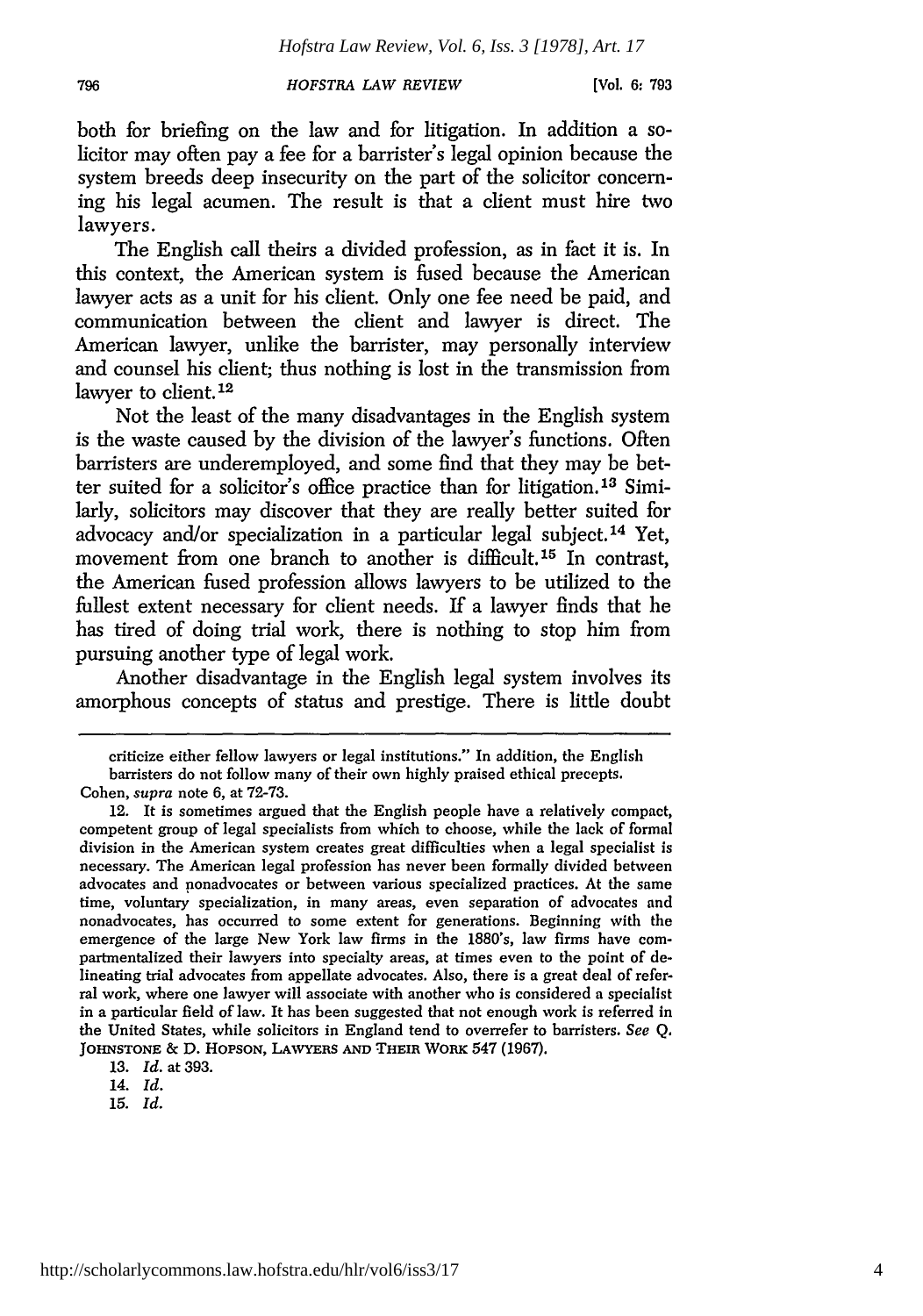#### *TRIAL LAWYER CERTIFICATION*

that barristers enjoy greater prestige in English society than do solicitors. It has even been argued that the higher status of barristers as a group vis-a-vis solicitors is justified because barristers' activities involve greater "skill and responsibility."<sup>16</sup> Although some American lawyers and groups of American lawyers have enjoyed greater prestige than others, their status is not governmentally institutionalized. Because of the formal legal distinction between barristers and solicitors, a somewhat artificial barrier is placed between the two branches of the English legal profession. This lowering of the status of one group of lawyers has occurred even though the solicitor's legal education is more demanding than that of the barrister's, and even though there is no evidence that barristers are more intelligent or more capable than solicitors.

What Chief Justice Burger and those who agree with him would bring to the American legal profession is a kind of legal caste system analogous to the English system.<sup>17</sup>

American federal judges are appointed to the judiciary with life tenure in much the same quasi-political fashion as are English judges. Some federal judges may now wish to create a system in which the only trial advocates who could appear before them would be those certified by the judges themselves. Demanding this monopoly, the next step might be the appointment of federal judges exclusively from this group of certified practitioners. **<sup>18</sup>**

**1978]**

The British model set for the American legal profession is replete with contrived and exaggerated myths, even though many English trial and appellate barristers are extremely fine lawyers. They are, on the whole, however, no better or worse than a similar type group of American lawyers. In fact barristers may be uniformly less competent in representing their clients than their American counterparts. They indulge in what could be called a great deal of "nonethics." Their so-called expeditiousness in the trial of cases probably is a result of what has been called being "easy-going with each other." This may mean that the counsel who is concerned mostly with manners and offending his opponent and the judge is not paying enough attention to his client's interests. By taking the concept of "officer of the court" to an extreme, it is quite probable that the society and the judicial system suffer.

*Id.* at 73-74 (footnotes omitted). When discussing the barristers, the Chief Justice relies only on his own experience and gives no other views. For example, the Chief Justice stated: "I have heard it said occasionally by critics of the English legal system that it tends to be 'clubby' and 'establishment-oriented.' For twenty years, I have watched advocates conduct trials in more than a dozen countries, and nowhere have I

<sup>16.</sup> *Id.* at 394.

<sup>17.</sup> *See* note 10 *supra* and accompanying text.

<sup>18.</sup> *See* Cohen, supra note 6, at 73-74. This earlier article by the present author dealt with another aspect of the certification problem and the comparison between the American and British legal professions: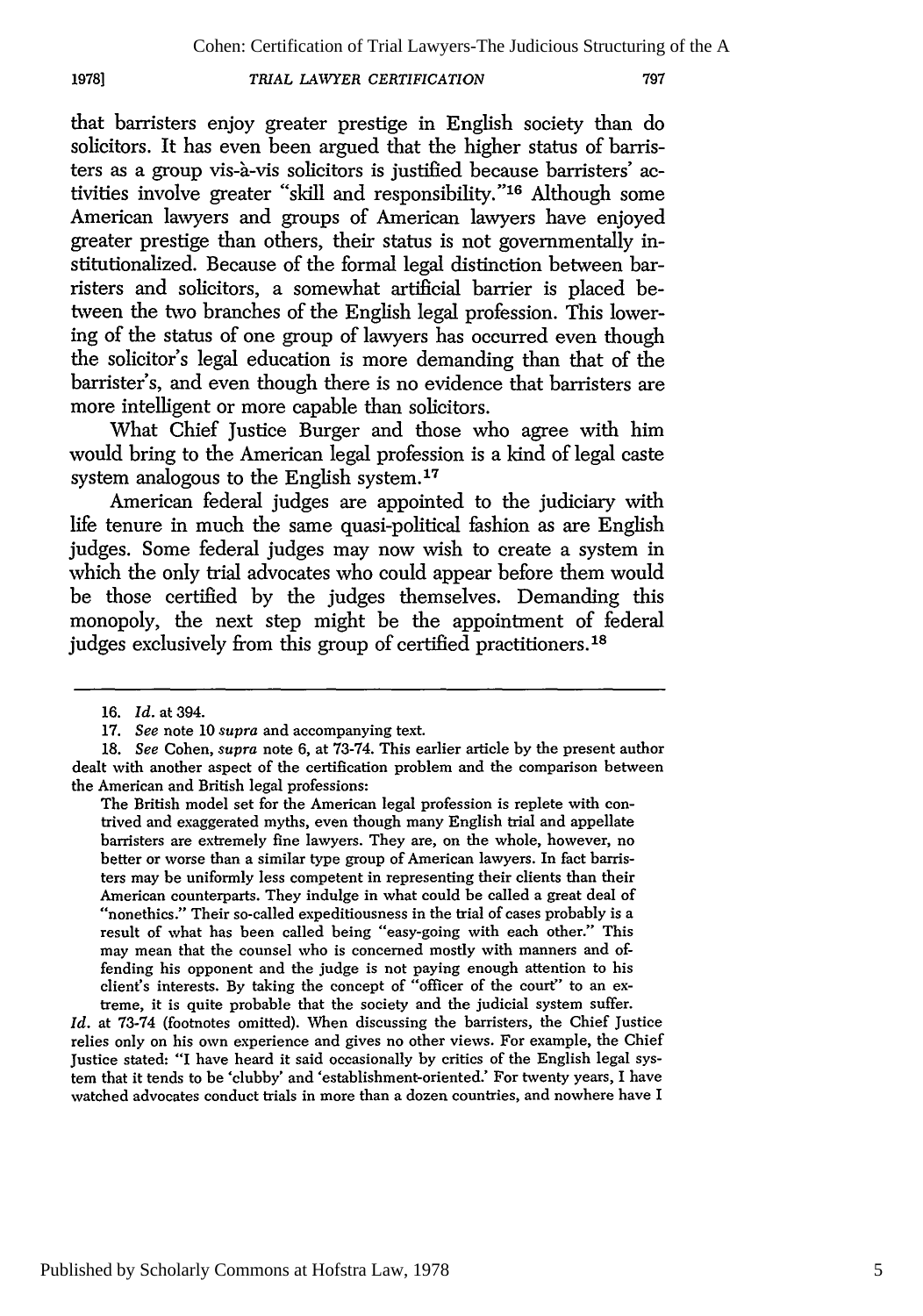[Vol. **6: 793**

#### ELITISM, UNEQUAL JUSTICE, AND LAWYER STEREOTYPES

At one time, a relatively small but powerful segment of the legal profession distinguished the "true professionals" from the "tradesmen" among lawyers, 19 and tried to seclude themselves from what they thought to be a lower caste of lawyers. 20 In keeping with this philosophy, this group sought to stifle admission to the  $bar<sup>21</sup>$  as well as to exact harsh penalties from those lawyers whom they perceived as not from the appropriate social level of American society.<sup>22</sup> Despite this history, the American legal profession has been slowly democratized, and at least since the 1930's, there has

The difficulties of transfer are, in fact, considerable. Barristers wishing to become solicitors first have to become disbarred from their Inn of Court and then have to undergo a two year period as articled clerks unless they have been in practice as barristers for five years .... Barristers who have been in practice for more than five years . . . are only required to pass the Part II Examination. For the barrister, therefore, the obstacles are undergoing indignity of translating oneself into a lowly articled clerk and/or passing an examination. Although the examination can be taken in sections, it is a formidable undertaking and the failure rate is high.

The solicitor or solicitor's articled clerk wishing to become a barrister faces obstacles that are even more severe. The first problem is created **by** the fact that to become a barrister one must join an Inn and that no solicitor or solicitor's articled clerk can become a student member [if qualified for less than five years]. [The solicitor] is therefore effectively deprived of the possibility of earning as a lawyer on either side of the profession for at least two and usually two and a half years. Either before or after Call **...** he must do his full stint of a year as a pupil .**. .** . [I]f he has been qualified as a solicitor for more than five years he has to sever all connection with his firm and then give six months notice (not including August or September) of his intention to seek Call to the Bar during which again he cannot work on either side of the profession. He must also take the Bar Examinations though he will normally be exempt from Part I.

In light of these restrictive rules **it** is not surprising that transfer to the other side of the profession is rare.

19. *See* A. REED, TRAINING **FOR THE PUBLIC PROFESSION** OF **THE LAW** 237-39 (1921). *See also* J. **AUERBACH, UNEQUAL JUSTICE** 110-13 (1976).

20. *See* J. **AUERBACH,** *supra* note 19, at 110-13.

21. *Id.* at 106-07, 116, 127. For discussion of an admission system which **was** devoid of due process, see Douglas, *The Pennsylvania System Governing Admission to the Bar,* 54 A.B.A. **REP.** 701 (1929).

22. J. **AUERBACH,** *supra* note 19, at 49-53, 125.

seen more ardent, more effective advocacy than in the courts of England. English advocacy is generally on a par with that of our best lawyers." Burger, supra note 7, at 229 (footnote omitted). In a footnote, the Chief Justice indicated that concern resulted when solicitors could not transfer to the barristers' profession, but this has now "dissipated since transfer from solicitor to barrister was made possible." *Id.* at 229 n.5. One solicitor-law teacher, however, examined the problems of such a transfer and found them to be vast and complex. *See* M. **ZANDER, LAWYERS AND THE PUBLIC INTEREST** 56-58 (1968) (footnote omitted), where the author noted: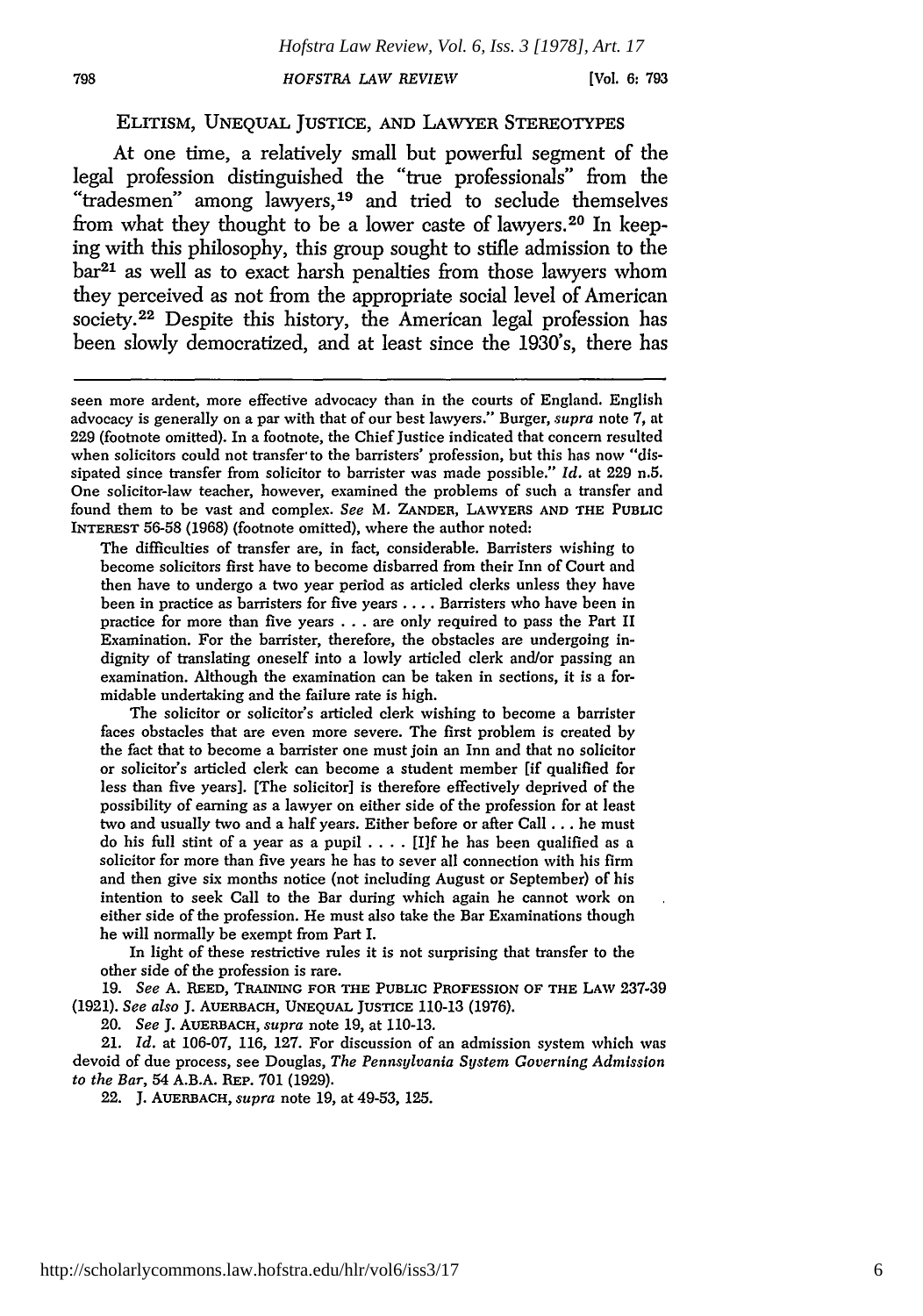#### *TRIAL LAWYER CERTIFICATION*

**19781**

been a steady movement of socially and economically disadvantaged persons into positions of responsibility and economic wellbeing within the profession.<sup>23</sup> Yet, apparently due to these early manifestations of sociological stratification in the profession, present-day critics continue to charge that there is elitism within the legal profession.

Exactly what this elitism concept encompasses is not entirely clear, but it is increasingly utilized in referring to successful persons or groups, to access to opportunity of any kind, or to an individual or group which either controls or wishes to control decisionmaking processes. It becomes apparent that the suggestions for creating a specialized, truly elite corps of trial lawyers in this country come when the legal profession, as well as other professions and institutions, are being attacked as "elitist."

In this vein, *Unequal Justice,24* a recent book by Professor Jerold Auerbach, takes as its theme the notion that all economically successful lawyers are elitist; it further asserts that their "national" bar association, the American Bar Association, has a history of trying to bar from the profession applicants who do not fit the classic majority mold of white Anglo-Saxon, Protestant, "patriotic," and conservative. The profession, it is said, has never been a public profession because a substantial part of it has failed to serve the masses.<sup>25</sup> The majority of lawyers, Professor Auerbach alleges, are an elite group captured by powerful economic and social forces.<sup>26</sup> This group has warped our system of justice to the point where it is more process-oriented than result-oriented and where means are more important than ends. Professor Auerbach thus states:

[T]he lawyer's obsession with craft and process, which liberated his skills, also dominated his values and inhibited his social goals.

25. *Id.* at 308.

26. *Id.* at 292.

<sup>23.</sup> *Id.* at 6. Professor Auerbach's discussion of the New Deal demonstrates that, despite his own economic and social prejudices, he had to admit that the legal profession ultimately allowed the inclusion of all types of people, even in lucrative law practices. *Id.* at 224-30.

<sup>24.</sup> J. **AUERBACH,** supra note 19. Professor Auerbach argues that American lawyers and judges have created a system which is based on social values oppressive to large segments of the population. *Id.* at 285. The profession, according to Professor Auerbach, is symbolized by the ABA. The ABA's history is intrinsically entwined with all that is wrong with the American legal profession. The book purports to trace the history of the organized bar, emphasizing its close relationship with institutions of legal education, its "merging capitalism, boosterism, and Americanism with legalism," *id.* at 133, its fear of the New Deal, *id.* at 191-92, and its anti-Communist loyalty oath harassment of nonestablishment lawyers, *id.* at 238-40.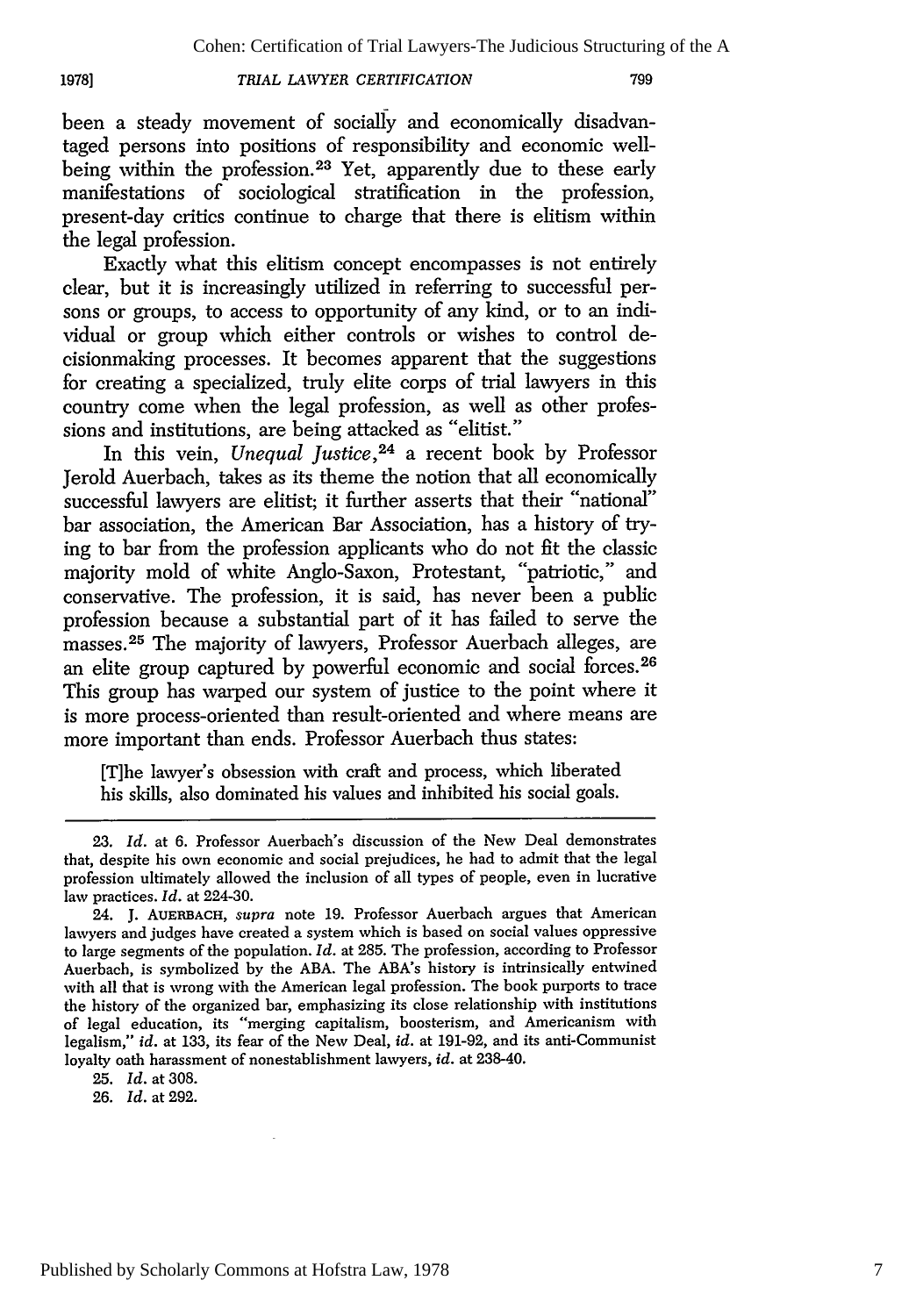**. . .** They assumed that how results were reached, not what results were reached, was the only test of responsible government. They appreciated that substantive results without fair process were procedurally unconscionable. But they failed to understand that process isolated from substance transformed lawyers into mere technicians in the service of power. Responding to the existing allocation of power, most of them were not prepared to consider the wisdom of redistributing it.<sup>27</sup>

Thus, it is argued, inasmuch as most lawyers do not really care about the results of their work, their actions are guided by, and serve only, the dominant economic and social groups.<sup>28</sup> Professor Auerbach therefore declares that it is foolish for us to be pleased when large firms and successful lawyers take minority group newcomers into their practices, because these people will also become part of a professional elite whose values are those of a deeply conservative, antilibertarian group.<sup>29</sup> As a prime example, it is shown that although the New Deal served as an effective vehicle for social mobility and political power for many young lawyers who were not of the majority type, such as Jews and Irish-Catholics, it accomplished little because these lawyers merely became part of the legal profession elite, assuming its values and views. <sup>30</sup>

To those with Professor Auerbach's attitude, it seems that only lawyers who go into solo practices and do not represent business enterprise or propertied interests will not fall into the prevailing capitalistic and individualistic foundations of our legal system. 31 To the *Unequal Justice-type* critic, lawyers who, for example, draft wills and handle the estates of their clients are but part of the system, trapped as mere servants of a dominant economic and social class.

Professor Auerbach's view of the legal profession should be compared with that of Chief Justice Burger. Chief Justice Burger,

<sup>27.</sup> *Id.* at 227.

<sup>28.</sup> *Id.* at 260-61.

<sup>29.</sup> *Id.* at 229. Professor Auerbach's position is an economic one: that the profit system is incorporated into the practice of law and that this itself taints the profession. He has thus stated: "If profit divorced from social responsibility is a central problem in American society, will that problem be alleviated by affirmative action and preferential hiring? The answer, clearly, is no. Once outsiders enjoy the earnings, status and privileges of elite partnerships they will inevitably defend the system that rewards them-and discriminates against still other groups of marginal, disadvantaged people." N.Y. Times, Apr. 13, 1976, at 33, col. 2.

<sup>30.</sup> J. AUERBACH, *supra* note 19, at 229-30.

<sup>31.</sup> *See id.* at 279-84.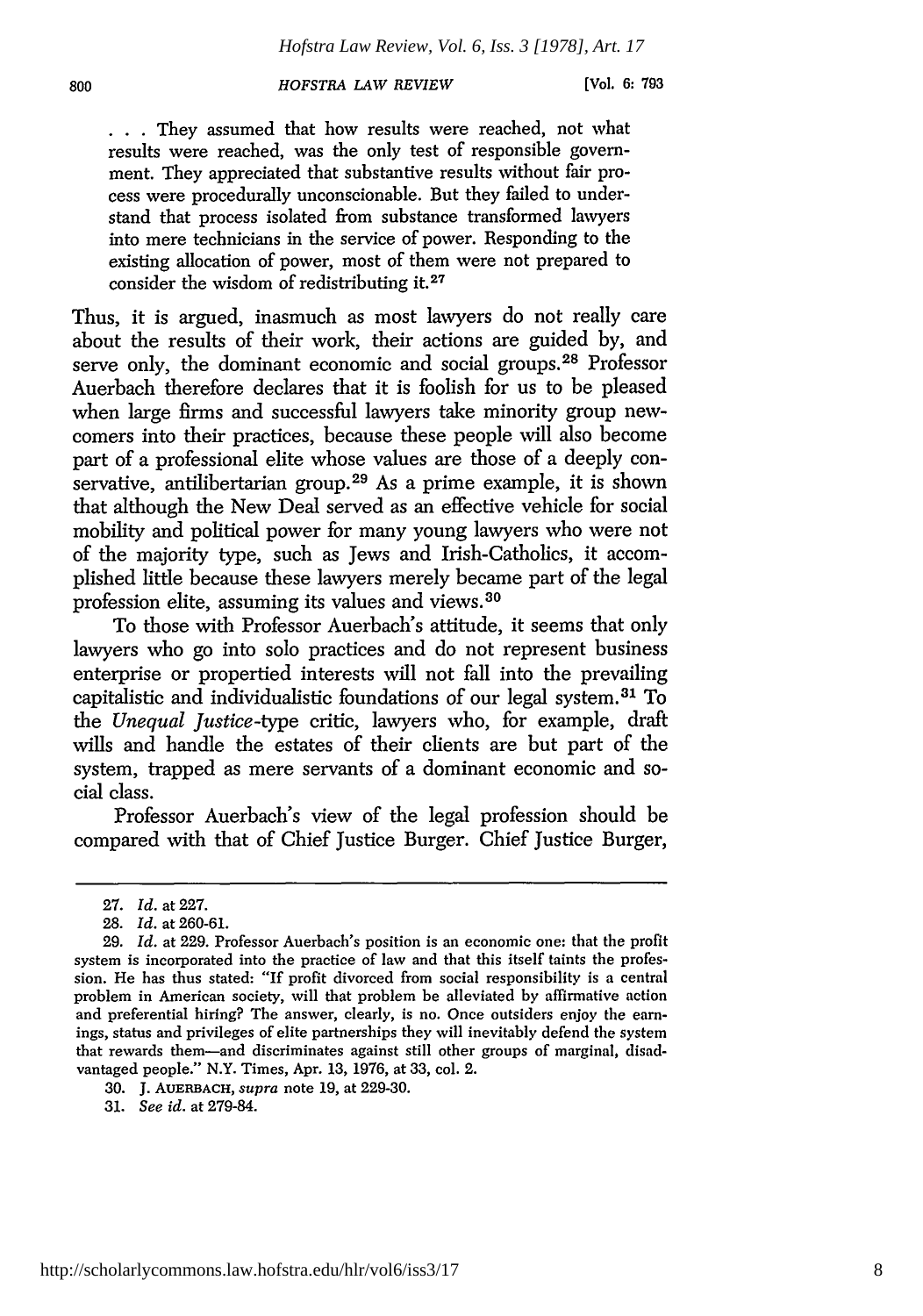#### **19781**

*TRIAL LAWYER CERTIFICATION*

and others who advocate his position, would counter Professor Auerbach's criticism by maintaining that lawyers should know what they are doing, and because a great number of them do not handle the "craft and process" in a clean and facile fashion, we should attempt to assure that our courtroom advocates will be more finely honed craftsmen. Essentially, supporters of the Chief Justice assert a need for *another* select group from the profession *already* selected,<sup>32</sup> to assure that the craft of trial advocacy is carried out well. Quite likely, they perceive many "rough honed" lawyers who represent individuals and small interest groups in our diverse ethnic, racial, and religious society not fitting the counselor or trial advocate stereotypes which they envision. The judges may be branding as incompetent many lawyers who are accessible to the public. The persons who serve to democratize the American legal profession are thus labeled incompetent by a select group within the profession.

#### PLURALISM IN THE AMERICAN LEGAL PROFESSION

A great deal of the discussion about the legal profession in the United States assumes that most lawyers follow the majority of their colleagues at the bar. Strange compatriots though they may be, Chief Justice Burger and Chief Judge Kaufman, along with Professor Auerbach, are united in one assumption: that the American legal profession is a unified and cohesive entity. The Judges are lamenting the low level of trial court advocacy in the United States, while Professor Auerbach assumes that most lawyers, whatever their race, creed, or political persuasion, are swallowed up by the predominant white Anglo-Saxon, Protestant monolithic majority in the profession. These generalities, as with others of the same genre, have some truth to them. There are some incompetent lawyers, and at times many lawyers agree with their colleagues about a subject of importance to the profession. Most American

**<sup>32.</sup>** *But see* MacCrate, *Populist and Elitist Conceptions of the Bar* (pt. 2), ALI-ABA CLE REv., March 8, 1974, at 4. Mr. MacCrate, while the immediate past president of the New York State Bar Association, suggested that although the great technical skills of the barrister may be admirable, the American bar has remained closer to the people, and thus we should

approach with the greatest caution any suggestion that we try to limit trial and appellate advocacy to an elitist segment of the bar. Whatever the bench and members of that elite might gain from such a division [between lawyer advocates and lawyer nonadvocates], I fear that the public and the profession as a whole would lose.

Id.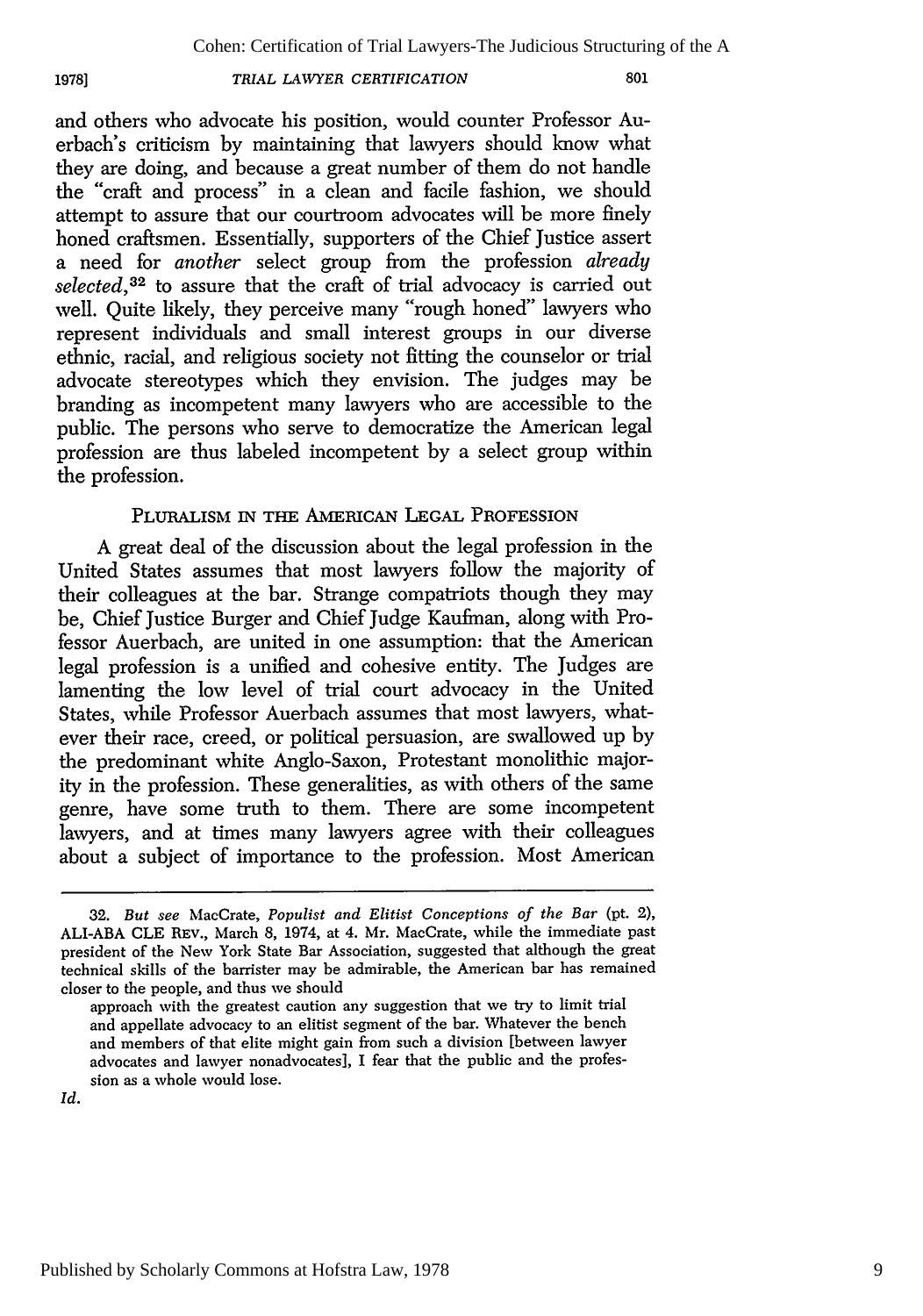**[Vol. 6: 793**

lawyers accept the capitalistic and individualistic nature of our society. But to assume that a majority of lawyers are mere dupes of the system who fail to address vital issues is erroneous. The best answer to this charge is the statement of Professors Heinz Eulau and John Sprague in their classic *Lawyers in Politics:33*

The charge of the legal profession's captivity by business and financial interests is still common and often appears in a highly vulgar and biased form. Such conspiratorial approaches ignore altogether the fact that the lawyer has also become, to use the invidious term, the "captive" of labor unions and the government bureaucracy. Undoubtedly, the meaning of "independence" has changed; but if the lawyer has become an "organization man," it is all the more important to study rather than condemn the profession's relationship to the organizations in which he performs his functions. As Talcott Parsons has pointed out in a comment on the approach of the late sociologist C. Wright Mills, especially with regard to the *control* processes in the business world:

Mills tends to assume that the relation between law and business is an overwhelming one-way relation; lawyers there to serve the interests of businessmen and essentially have no independent influence. This, I think, is an illusion stemming largely from Mills' preoccupation with a certain kind of power. His implicit reasoning seems to be that since lawyers have less power than businessmen, they do not really count.<sup>34</sup>

Research has demonstrated that the legal profession in the United States, unlike other professions, is not a monolithic whole to be considered as a unified entity. 35 Lawyers reflect their religious, racial, and ethnic backgrounds, as well as the communities in which they live and practice. It has been shown, for example, that lawyer-state legislators do not consistently support legalprofession-oriented legislation just because they are lawyers, <sup>38</sup>

**<sup>33.</sup>** H. EULAU & **J.** SPRAGUE, LAWYERS IN **POLITICS** (1964).

<sup>34.</sup> *Id.* at 134-35 (footnotes omitted) (quoting T. Parsons, *The Distribution of Power in American Society,* in STRUCTURE **AND PROCESS IN** MODERN SOCIETIES **219** (1960)).

**<sup>35.</sup>** *See* **Q. JOHNSTONE &** D. HOPSON, *supra* note 12, at 33-35; Cohen, *Pluralism in the American Legal Profession,* 19 ALA. L. REv. 247, 260-62 (1967); Lortie, *Laymen to Lawmen: Law School, Careers, and Professional Socialization,* 29 HARv. **EDUC.** REv. 352 (1959).

<sup>36.</sup> H. EULAU & J. SPRAGUE, *supra* note 33, at 21 (citing D. Derge, *The Lawyer as Decision-Maker in the American State Legislature,* 21 J. POL. 427 (1959)).

Moreover, high lawyer cohesion, when it occurred, was not characteristic of any particular type of bill....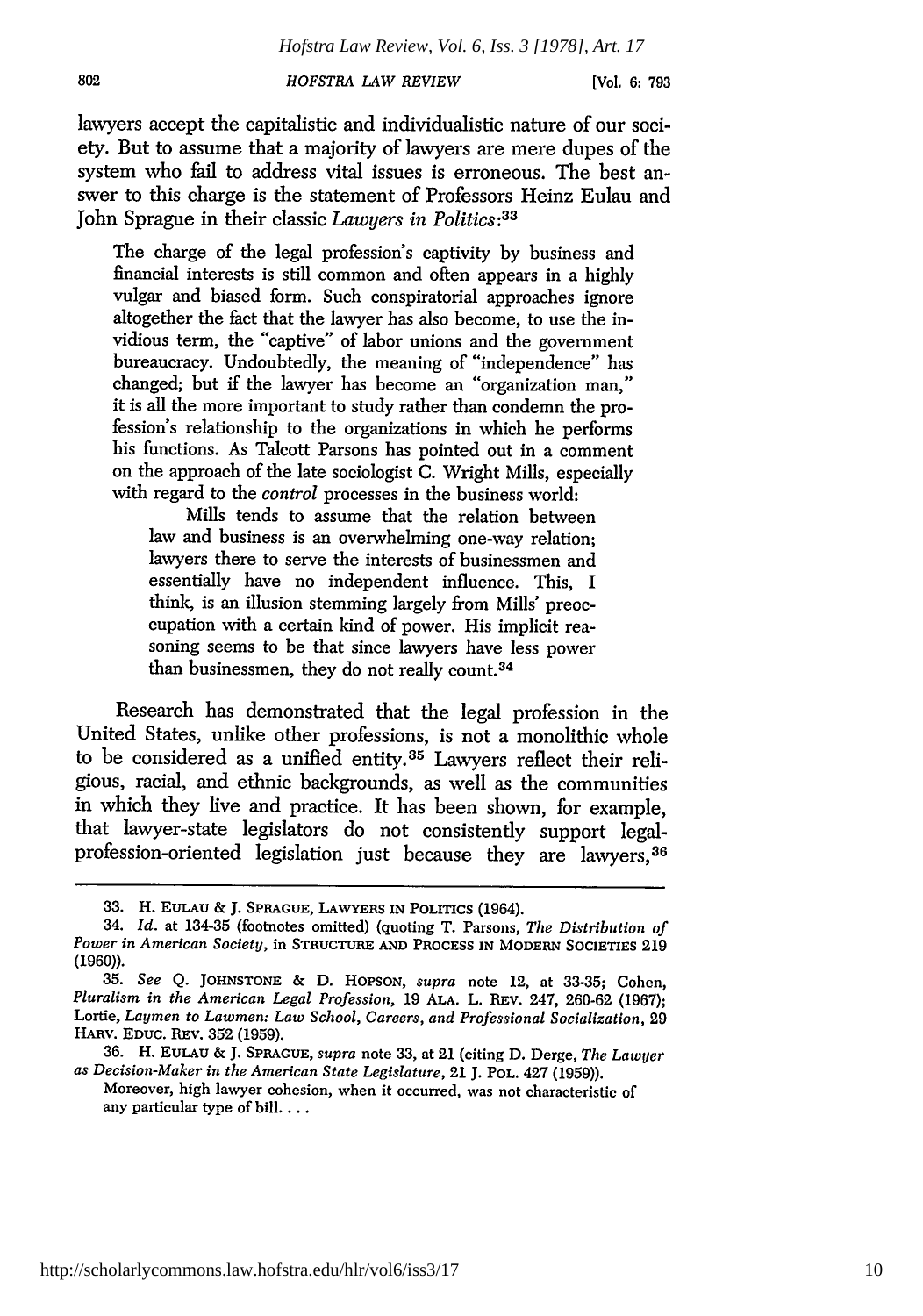#### *TRIAL LAWYER CERTIFICATION* **1978]**

instead mirroring the communities they represent. $37$  A study of lawyers, engineers, and university professors demonstrates that lawyers are the most "independent" of the three groups because they are ranked high on "client orientation" while ranked only medium on "colleague constraints" or professional organization controls while practicing law.<sup>38</sup> The various ethnic and religiousoriented bar associations, among others, are symbols that the legal profession is still a pluralistic collection of people.<sup>39</sup>

#### SOME JuDIcIous ANSWERS

What an objective observer must do is discern the subtle goals and purposes of these various critics. *Unequal Justice-type* critics use expressions like "elite" to characterize those they distrust. These critics would prefer that their political, social, and economic philosophy be applied by a legal profession of their own making. On the other hand, many lawyer and judicial critics think in terms of a legal profession structured similarly to the American medical profession, where entry into the profession is tightly controlled. Their conception of the legal profession is one where all lawyers fit

**<sup>...</sup>** [David R.] Derge produced even stronger evidence in examining the voting behavior of lawyers on roll calls directly affecting their profession -six on bills relating to the fee structure for legal services in various areas of civil practice, and nine on bills concerning the organization of the judicial system. On all but one of these roll calls, the lawyers divided in approximately the same way as the nonlawyers did. Derge concludes that "there is no 'lawyer bloc' in roll-calls involving public policy intimately related to the practice of the law."

*Id.*

<sup>37.</sup> Professors Eulau and Sprague also found: "Lawyers in legislatures will also reflect the larger social environment of which the legislature is a microcosm." *Id.* at **26.** "For all practical purposes, then, lawyers and nonlawyers do not differ in their ideological stance; and, certainly, in these four [studied] legislatures in 1957 at least, lawyers were not more conservative than nonlawyers." *Id.* at **27.** *See also* Cohen, *Confronting Myth in the American Legal Profession: A Territorial Perspective,* 22 **ALA.** L. REV. 513, **526-28** (1970); Wells, *The Legal Profession and Politics,* MIDWEST **J.** POLITICAL **SCI.** 166, 186-90 (1964). It has also been demonstrated that lawyers differ in income, experience, type of practice, and clientele according to their location. York **&** Hale, *Too Many Lawyers? The Legal Services Industry: Its Structure and Outlook,* **26** J. **LEGAL EDUC.** 1, **16-22** (1973).

<sup>38.</sup> Wilensky, *The Professionalization of Everyone?,* 70 **AM.** J. Soc. 137, 154-55 (1964).

<sup>39.</sup> Numerous lawyer groups, including the Lithuanian-American Lawyers Association, the Catholic Lawyers Guild, the Italian-American Lawyers Association, the Philipino-American Bar Association, the Mexican-American Bar Association, the Southern California Chinese Bar Association, and others, are symbols that the legal profession is still pluralistic.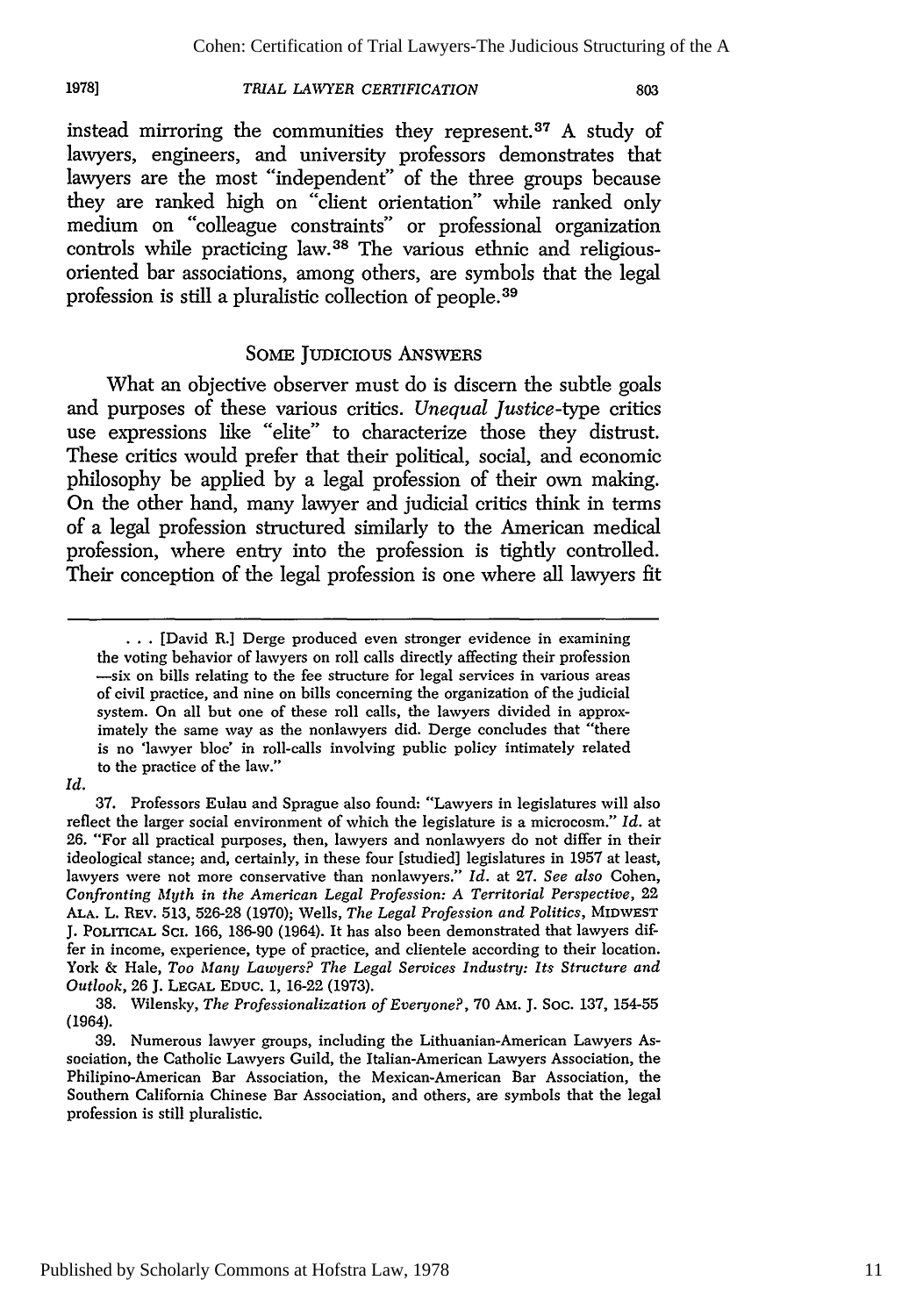[Vol. **6: 793**

into a mold, usually like that of the large firm types in the United States, or even like the English barristers. The stereotype of a monolithic, unified legal profession is probably responsible for the criticism of lawyer advocates. Our trial courts are full of diverse advocate-types who do not play the advocacy game the way some lawyers and judges would like, but who are available to their various ethnic, religious, racial, economic, political, and social circles. This explosive diversity does invade the sense of human symmetry which pervades the stereotype many have of the "ideal lawyer" in the large, urban firm.

The judiciary has many and varied powers. If judges find incompetent lawyers in their trial courts, they have the power to do something about such advocates. In criminal cases, they have the right to hold such advocacy ineffective. In addition, they have enormous powers over the ethics of the legal profession. They have the power to bring disciplinary charges against lawyers who are negligent or inadequate in court. In addition, they can specify to bar associations the type of conduct which is incompetent and request that discipline follow under the applicable rules of conduct. If the bar fails to act, the final authority over such matters lies with the judiciary.

If there is incompetence in the legal profession, it is time for the judiciary to act. Professor Monroe H. Freedman stated in 1975:

If one-third to one-half of the litigating lawyers are inadequate, and if it "happens regularly" that attorneys are unable to handle criminal cases assigned to them, and if Chief Justice Burger in eighteen years on the Bench has indeed seen hundreds, if not thousands, of "miscarriages of justice", caused by incompetent lawyers, then who is best able to do something about it? Who, in fact, has a constitutional and an ethical responsibility to do something about it? The answer is obvious: Chief Justice Burger, and his colleagues on the bench.

On the contrary, however, not the Chief Justice nor virtually any other judge has accepted that fundamental responsibility. It is, indeed, extraordinary for a judge to seek disciplinary action against an attorney on grounds of incompetence, even though it is unprofessional for a lawyer to accept a case that he or she is not competent to handle, and even though a judge is bound to prevent unprofessional conduct and to guard against the violation of constitutional guarantees such as the right to effective assistance of counsel.

In fact, the courts have gone in precisely the opposite direction. They have placed such a "heavy burden" upon a defendant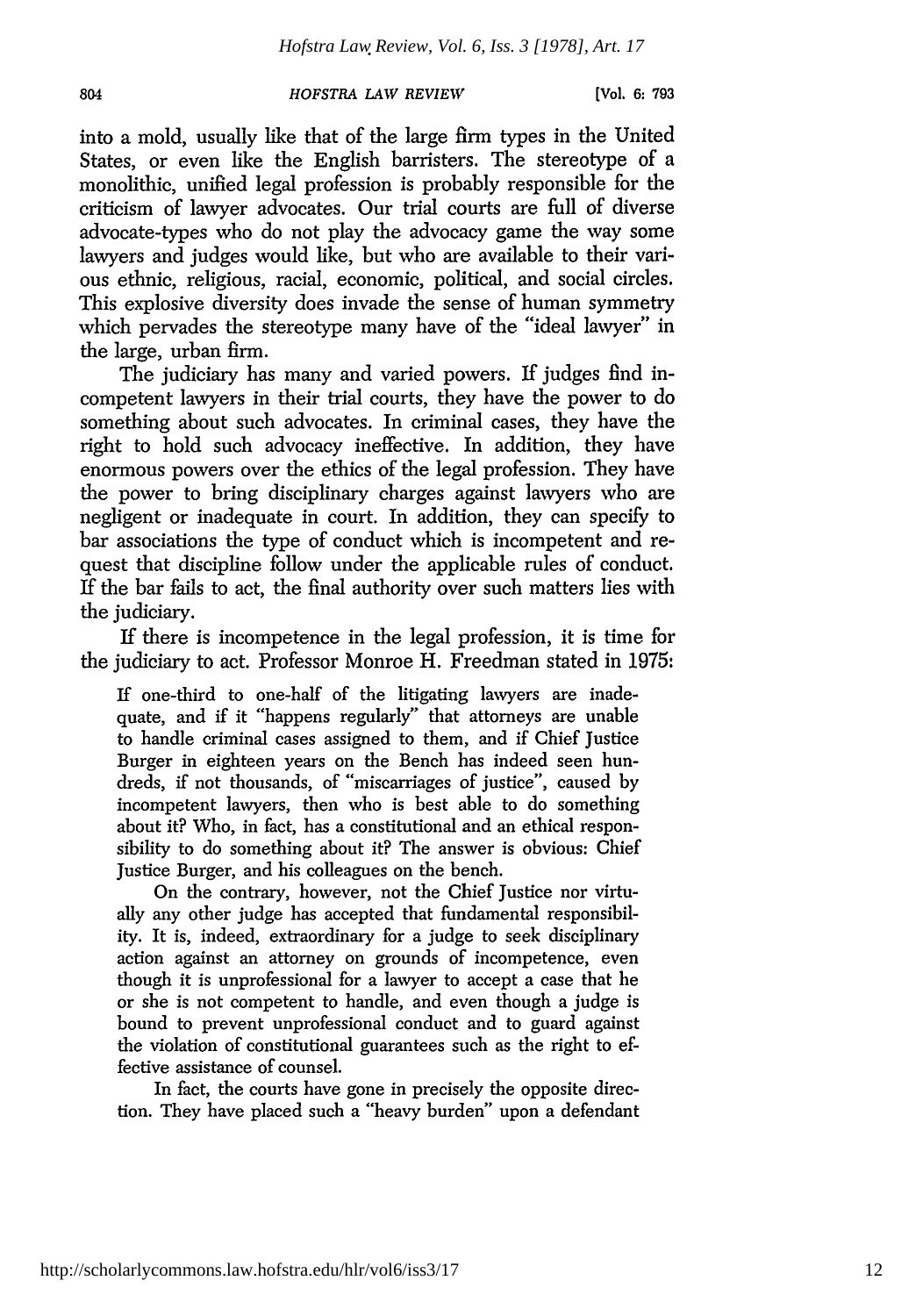#### 1978] *TRIAL LAWYER CERTIFICATION* 805

to maintain a claim of ineffective assistance of counsel, that innumerable cases are never appealed, and in most of those that are appealed, the inadequate attorney is "vindicated."40

The creation of more committees and perhaps a bureaucracy to certify trial advocates would not only waste resources, but could effectively negate the democratizing tendencies we find at work in the American legal profession. Many within the legal profession might come to fear those who would be chosen to certify lawyers for the advocate's role. One of the advantages to our fused system is the right of the client to have both a solicitor and a barrister in the same lawyer. It is hoped we will have the good sense to continue such a system.

<sup>40.</sup> M. **FREEDMAN, LAVYERS' ETHICS IN AN ADVERSARY** SYSTEM **101** (1975) (footnotes omitted).